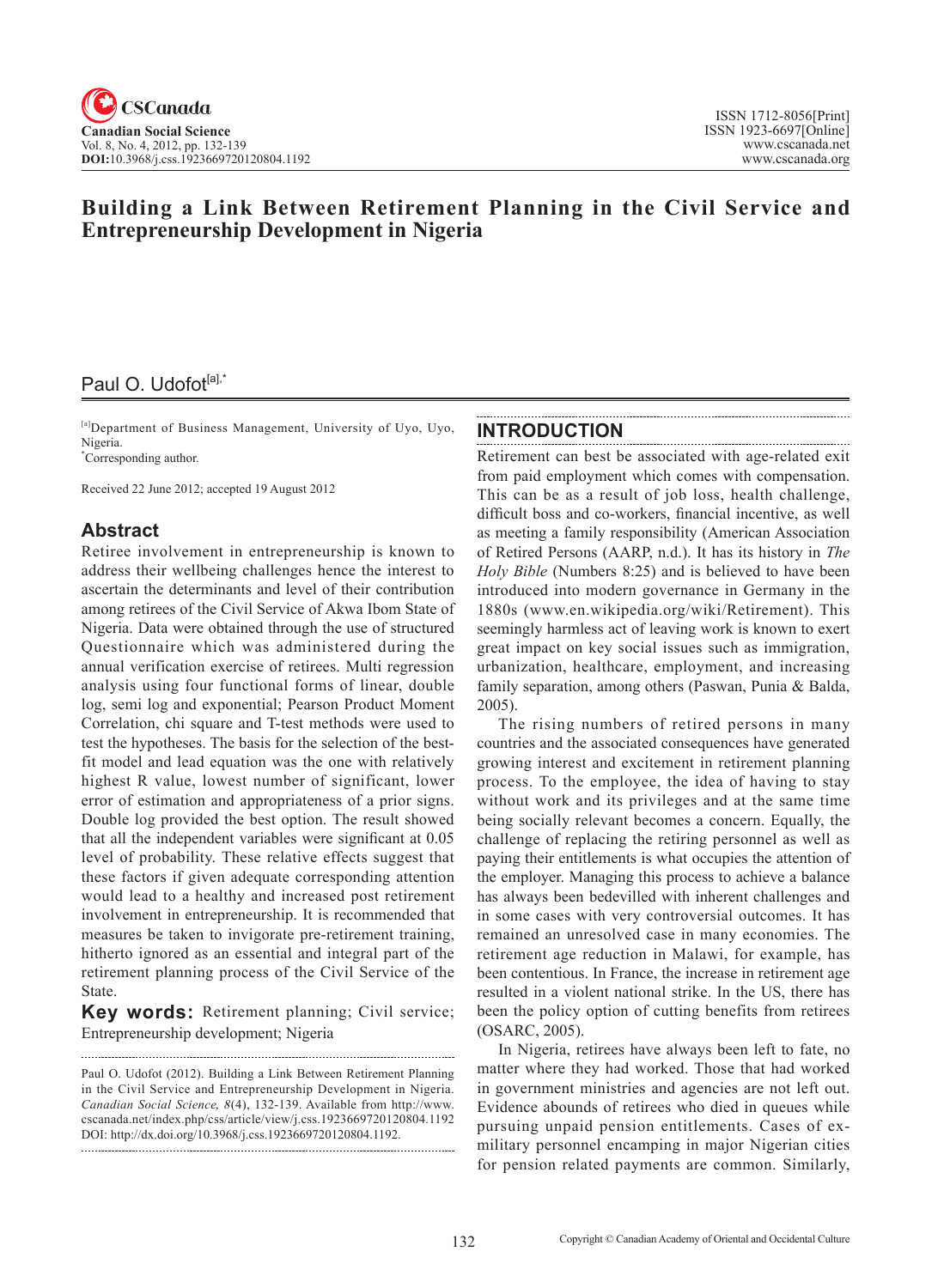. . . . . . . . . . . .

the Federal Government is highly indebted to its former workers. At a point, the Federal Government was said to have owed its retirees about two trillion Naira in pension entitlements (www.nigeriafirst.org/article\_8003.shtml).

Generally, retirees who are the target of the retirement plans are assessed as requiring the highest degree of support and assistance in the society (www.en.wikipedia. org/wiki/Retirement). This is because they continuously face social discrimination at workplace for those who would want to work. With an estimated average global retirement age of 62 years, the US and United Kingdom accredited to providing the greatest employment opportunities for their retirees employ only 25 and 12 percent respectively of their individual national retiree populations (www.en.wikipedia.org /wiki/Retirement). In the Asian Pacific zone, the gloomy picture is documented differently. For example, shoplifting among retirees in Japan is fast becoming a common social misdemeanour.

While Japan continues to be viewed as exceptional for its low crime rate, a peculiar trend has recently emerged that is puzzling to researchers: rising crime rates among the elderly.... It is possible that the confluence of an ageing population and the corresponding inability of economic and family institutions to adequately support older people have led to heightened economic and social insecurity (Princeton, n.d.).

 In Akwa Ibom State (AKS) of Nigeria, the poverty severity index is highest in the retiree age bracket. The retirees also witness decline in their standard of living and individual wellbeing as indicated in their poverty condition (Ekpo & Uwatt, 2005). This is occasioned by the ravages of fixed monthly income from pension allowances in inflation-prone environment coupled with the loss of job privileges. Little wonder related literature tends to focus principally on health researches, welfare as well as the burden of retirees on the society (Stanton, 2004). The above therefore cannot truly represent the goal of retirement planning which is comfortable and peaceful retirement.

 This disconnect in the wellbeing of retirees compared to a rather better lifestyle during the working years have a relationship with the retirement planning process (Gall, Evans & Howard, 1997; Topa, Morriano, Depolo, Alcover & Moarles, 2009). Successful transition from paid employment to involvement in entrepreneurship is believed to positively engage the retirees (Zhang, 2008; Schintler, 2008; Fanti & Govi, 2010) hence our interest to explore the determining factors among Civil Service retirees in Akwa Ibom State of Nigeria. Entrepreneurship would prepare for greater individual responsibility on the retirees and remould thoughts and actions towards independent and more meaningful lifestyle. Enlarging the scope of entrepreneurship to accommodate the retirees would seek to encourage economic use of resources as many of the retirees are financially enabled, at least at the early stage of their retirement. The financial enablement is as a result of paid gratuities which, in Nigeria run into millions of Naira for an individual retiree. Perhaps, experience from previous work is capable of providing organised behavioural strategy for private business. Importantly too, participation in entrepreneurship is capable of giving the retiree more satisfaction through positive engagement.

The need to consciously and strategically co-opt retirees into entrepreneurship endeavours has been compelling and suggests an advantageous option in view of the expected beneficial boast to the economy, the increasing number of retirees who exit their jobs annually, the existing gap in retirement planning programmes, deteriorating lifestyle of retirees and the success stories associated with elderly entrepreneurs (Zhang, 2008).

Akwa Ibom State in the oil-rich Niger Delta region of Nigeria operates a unified Civil Service scheme similar to other States of the Nigerian Federation. On the choice of the Civil Service retirees, certain compelling reasons were obvious: it is the largest employer of organized labour in the State, capable of providing the needed study population; it has a well defined retirement planning policy; its operation is governed by rules and there is a defined organizational structure; entry into, promotion within and exit from the service have age-related factors; and data from the service can be relied upon as valid**.**

# **REVIEW OF RELATED LITERATURE**

#### **Retirement Planning**

The concept of retirement planning is growing in importance and popularity by the day. This is because, one may have a shorter working career and a longer retirement as compared to earlier generations due to expanding healthcare and increasing life expectancy, among other factors (www.en.wikipedia.org/wiki/ Retirement). Achieving a comfortable and peaceful retirement remains the main objective of retirement planning. This goal can be realized through anticipating and addressing health challenges (Essien, 1998), psychological concerns (Abasiekong, 1998) as well as maintaining economic and social relevance (Iwok, 1998; Akpan, 1998a; Umoh, 1998).

Emphasis on retirement planning appears to be more focused on the economic sphere. The identified models like the financial plan as well as the Monte Carlo methods all underscore and emphasize the monetary aspect in retirement planning (www.en.wikipedia.org/wiki/ Retirement.planning). Archibong (1998) opined that the main objective of retirement planning is predicated on two polar models of public retirement benefit arrangements. Consequently, the universal model emphasises the provision of income to the retiree where such funds are financed from public expenditure. The insurance model which relates to earnings received from earlier savings is peculiar to occupational groups.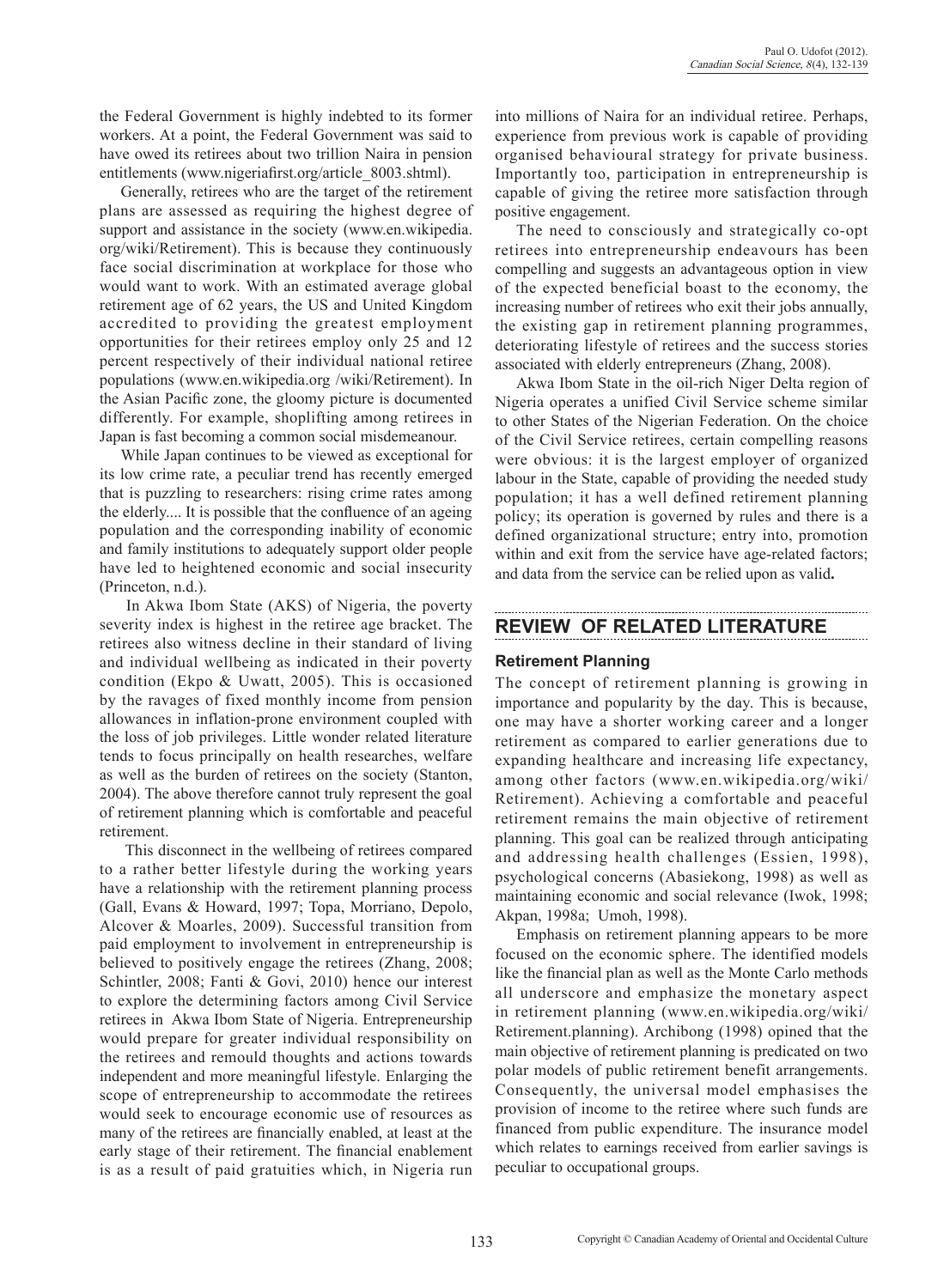But, Akpan (1998b) wrote that retirement planning should go beyond depending entirely on retirement benefits for survival. Measures like developing savings and thrift habits while working, commencement of parttime business also while in full-time employment, and pre-retirement training and counselling were identified as capable of unbundling the total dependence on pension payments.

#### **Entrepreneurship**

Entrepreneurship is richly discussed in literature. It is all about the process of business entity: the idea, birth, nurturing, growth, sustenance and attainment of business objectives (Foss & Klein, 2004). As variously defined, researchers believe it is eclectic and lacks a professional and unique identity which is guided by a generally acceptable theory (Bruno & Typebjee, 1982; Johnson, 1990). It is pre-paradigmatic in nature with unprecedented group of competing modes of openended scientific activities. Entrepreneurship is reported to have some positive impact on the economy (Bridge, O'Neiland & Cromie, 1998; Beyene, 2002; Salazar, 2004; Onuoha, 2008; Udofot, 2009). Economic contributions of entrepreneurship are in areas of wealth, job, and product / service creation, transformation of traditional industry, utilisation of resources, better standard of living, addressing rural-urban migration and innovation.

On the other hand, there is scanty attention given to elderly entrepreneurship in literature. But, the idea of elderly entrepreneurship agrees with continuity theory which suggests individual consistent behaviour to previous lifestyles (Hooyman & Kiyak, 2005; Fuch, 1982). The previous lifestyle which is work in this case 'has now become the main business of life' (Walker, 1962). Many researchers including Kirchhoff (2003) and Sautters (2005) wrote in the same vein. Recently too, studies from the United States seem to lay credence to the possibility and actual involvement of retirees in entrepreneurial endeavours (Zhang, 2008; Schintler, 2008; Fanti & Govi, 2010).

### **METHODOLOGY**

The survey method was adopted with the administration of 1000 copies of the structured Questionnaire (Appendix I). Convenience sampling method was adopted in the distribution which was done with the help of some trained assistants during the annual verification of claims of retirees in 2007. A representative sample size with 95% confidence and 3% risk levels was selected based on Yamane (1967). Seven hundred of twenty-two respondents indicated the lowest acceptable responses from the population of 2058 but, information from 834 respondents was found suitable for use in the analysis. The increased number in sample size had further enhanced the adequacy of the representativeness. Retirement planning

activities of gratuity, monthly pensions, pre-retirement training were analysed as determinants of involvement in entrepreneurship. Gender was further added in line with the thoughts of (Szinovacz, 2003; Bender, 2004; Charles, 2004) that, there are some behavioural disparities between male and female retirees.

Multiple regression analysis using four functional forms (linear, double log, semi-log and exponential), Pearson Product Moment Correlation (PPMC), Chi-square and T-test analyses were used to test the hypotheses. The purpose of the four functional forms of multiple regression consisting of five explanatory variables was to ascertain the relative magnitude of influence of each independent variable and also the overall effect of the determinants on the level of involvement in entrepreneurship among the retirees in Akwa Ibom State. The bases for the selection and analysis of the best fit model and lead equation were: a regression function with the relatively highest R value, lowest number of significant, least standard error of estimate and the appropriateness of the a prior signs. Double log function met this conditions, hence its use for analysis.

# **HYPOTHESES AND THE VARIABLES**

#### **Hypothesis One**

**Ho1:** There is no relationship between socio-economic characteristics of the retirees and the level of involvement in entrepreneurship.

Independent Variable = Socio-economic Characteristics Dependent Variable = Involvement in Entrepreneurship

#### **Hypothesis Two**

**Ho2:** There is no significant relationship between the retirement planning activities and the level of retiree involvement in entrepreneurship.

Independent Variable = Retirement Planning Activities Dependent Variable = Involvement in Entrepreneurship

#### **Hypothesis Three**

**Ho3:** There is no significant relationship between level of interest in entrepreneurship and the level of involvement in entrepreneurship among retirees in Akwa Ibom State.

Independent Variable = Interest in Entrepreneurship

Dependent Variable = Involvement in Entrepreneurship

#### **Hypothesis Four**

**Ho4:** There is no significant relationship between male and female retirees in the level of interest and their involvement in entrepreneurship in Akwa Ibom State.

Independent Variable = Level of Interest Between Male and Female Retirees

Dependent Variable = Involvement in Entrepreneurship

#### **Hypothesis Five**

**Ho5:** There are no significant relative and total relationships between the level of involvement in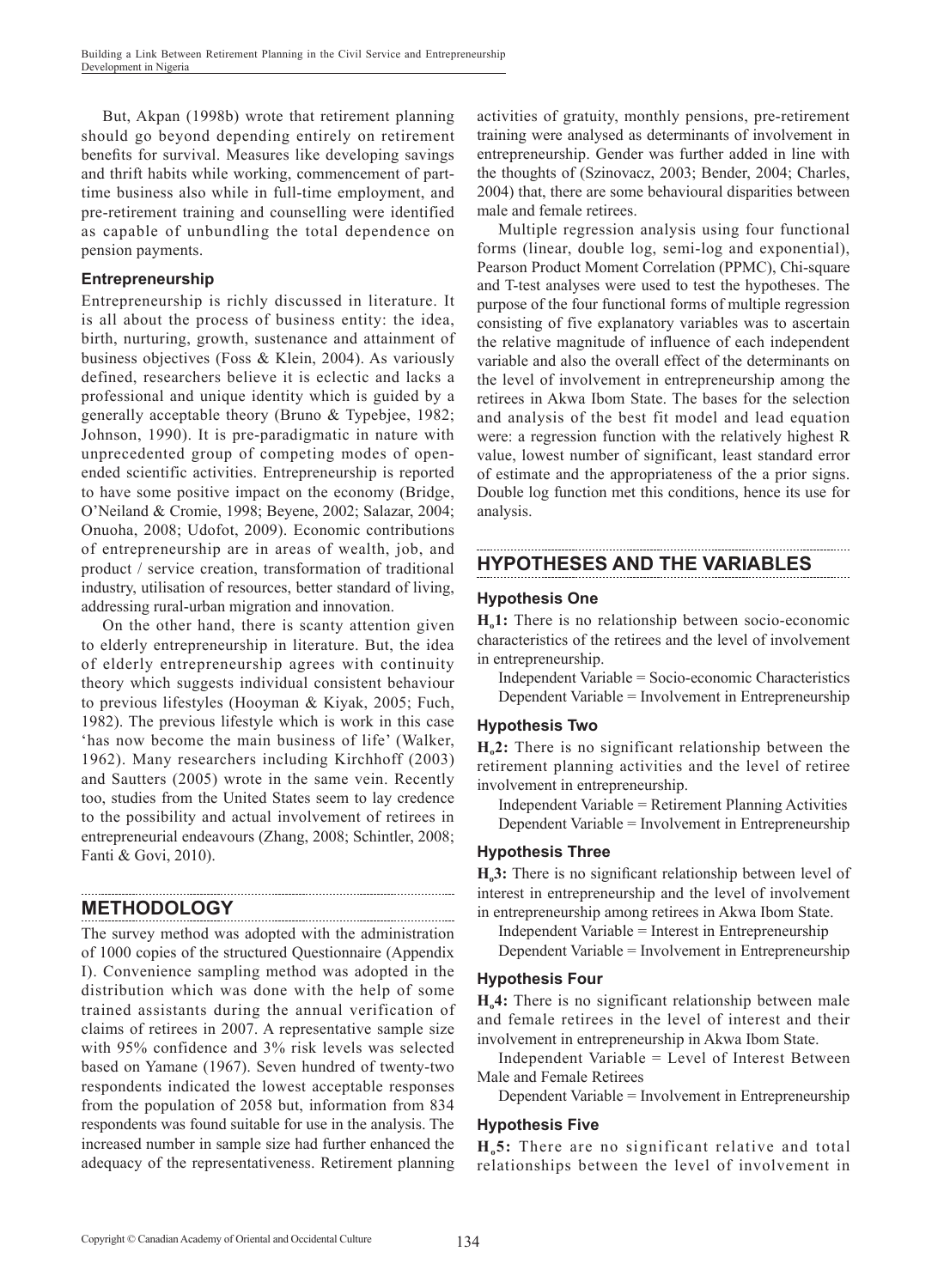entrepreneurship and its determinants among retirees in Akwa Ibom State.

Independent Variable = Relative and Total relationships Dependent Variable = Involvement in Entrepreneurship

### **MODEL SPECIFICATION**

With regards to multiple regression models, the generalized implicit form was given as  $Y = f(X_1, X_2, X_3, Y_4)$  $X_4, X_5$ ).

Where:

Y = Level of involvement in entrepreneurship

 $X_1$  = Gratuity

 $X<sub>2</sub>$  = Level of entrepreneurial interest

 $X_3$  = Level of pre-retirement training

 $X_4$  = Pension

 $X_5$  = Gender

 $e_i$  = Error term

The four functional forms that were used for analysis are presented explicitly as follows:

#### **1. Linear function**

$$
Y = B_o + B_1 X_1 + B_2 X_2 + B_3 X_3 + B_4 X_4 + B_5 X_5 + e_i
$$

#### **2. Double log function**

 $LN(Y) = B_0 + B_1LN(X_1) + B_2LN(X_2) + B_3LN(X_3) +$  $B_4LN(X_4) + B_5LN(X_5) + e_i$ 

#### **3. Semi-log function**

 $Y = B_0 + B_1LN(X_1) + B_2LN(X_2) + B_3LN(X_3) +$  $B_4LN(X_4) + B_5LN(X_5) + e_i$ 

**4. Exponential function**

 $LNY = B_0 + B_1X_1 + B_2X_2 + B_3X_3 + B_4X_4 + B_5X_5 + e_i$ 

**Decision Rule with Regards to the Testing of the Hypotheses**

To accept or reject the null hypotheses, there was comparison between the computer generated significance level which was either greater than or equal to the assumed stated P-value of 0.05 level of significance. The decision rule following the comparison was thus made as follows: Accept H<sub>a</sub> if Sig. (2 tailed)  $\geq$  P-value (0.05), which implied no significance, Reject  $H<sub>o</sub>$  if Sig. (2 tailed)  $\leq$  P-value (0.05), which implied there was significance Pearson Product Moment Correlation.

#### **Hypotheses Testing**

**Hypothesis One:** There is no relationship between socio-economic and the level of involvement in entrepreneurship.

**Table 1 Result of Chi-square Analysis on the Relationship Between a Socio-Economic Characteristics and the Level of Involvement in Entrepreneurship Among Retirees in Akwa Ibom State**

| Variables                                           | $\sim$<br>square<br>: value<br>. ni- | -value<br>Eta | dì | $\bullet\bullet$<br>$\sim$ .<br>812<br>'-tailed.<br>$\sqrt{2}$ | -value | *emark    |
|-----------------------------------------------------|--------------------------------------|---------------|----|----------------------------------------------------------------|--------|-----------|
| Gender<br>. Involvement<br>. Entrepreneurship<br>1n | ີ<br>.                               | .580          |    | $0.000\,$                                                      | U.UJ   | eiectea." |

Table 1 shows the test of significant relationship between socio-economic characteristics; gender and the actual level of involvement of the Civil Service retirees in Akwa Ibom State in entrepreneurship. The results indicated that the socio-economic characteristics of the retirees had a significant relationship with their level of involvement in entrepreneurship ( $\chi^2$  = 3.912, Sig < 0.05). The Eta value suggests that the relationship was strong at a percentage index of about 58.0 percent. Therefore, the null hypothesis was rejected implying that there was significant association between sex and entrepreneurship involvement.

**Hypothesis Two:** There is no significant relationship between retirement planning activities and the level of involvement in entrepreneurship.

**Table 2 Result of PPMC Analysis on the Relationship Between Retirement Planning Activities and the Level of Involvement in Entrepreneurship Among Retirees in Akwa Ibom State**

| Items | <b>Variables</b>                             | Correlation     | Coefficient of        | Sig        | P-value | Remark                  |
|-------|----------------------------------------------|-----------------|-----------------------|------------|---------|-------------------------|
|       |                                              | coefficient (r) | determination $(r^2)$ | (2-tailed) |         |                         |
| а     | Involvement in Entrepreneurship and Gratuity | 0.709           | 0.5027                | 0.000      | 0.05    | $H_0$ Rejected          |
|       | Pre-retirement training                      | 0.681           | 0.4638                | 0.000      | 0.05    | $H_0$ Rejected          |
|       | Pension                                      | 0.832           | 0.6922                | 0.000      | 0.05    | H <sub>0</sub> Rejected |

Table 2 reveals that the level of retirement planning activities with regards to gratuity, pre-retirement training and monthly pension earned had directly influenced the level of involvement in entrepreneurship among the retirees. The correlation coefficient of gratuity ( $r = 0.709$ ), pre-retirement training ( $r = 0.681$ ) and pensions ( $r = 0.823$ ) implies that the levels of influence were sufficiently strong but the component of retirement planning activities were able to explain the variance in the level

of entrepreneurship involvement at approximately not less than 50%. With regards to their level of significance, the Table 2 above reveals that their sig (2-tailed) values indicated 0.000, were less than the assumed P-value at 0.05, therefore, all the retirement planning activity components were significantly related with the level of involvement in entrepreneurship among the retirees in Akwa Ibom State.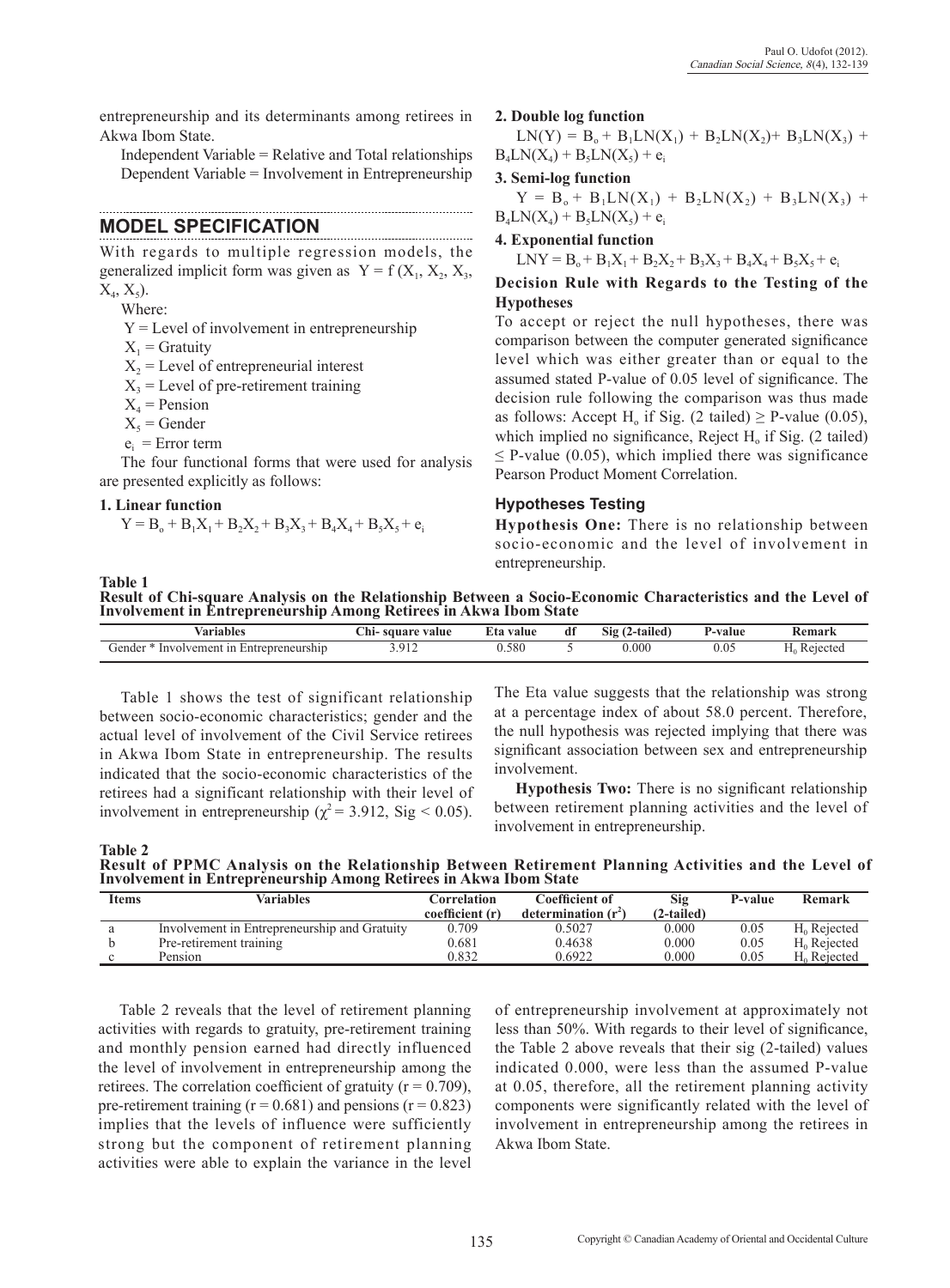**Hypothesis Three:** There is no significant relationship between level of interest in entrepreneurship and the level of involvement in entrepreneurship among retirees in Akwa Ibom State.

**Table 3**

| Result of PPMC Analysis on the Relationship Between Level of Interest in Entrepreneurship and the Level of |  |  |
|------------------------------------------------------------------------------------------------------------|--|--|
| <b>Involvement in Entrepreneurship Among Retirees in Akwa Ibom State</b>                                   |  |  |

| <b>Variables</b>                 | Correlation coefficient | Coefficient of determi-<br>nation (r <sup>2</sup> | Sig<br>(2-tailed) | P-value | Remark         |
|----------------------------------|-------------------------|---------------------------------------------------|-------------------|---------|----------------|
| Interest in Entreprenuership and | 0.418                   | 0 1 7 4 7                                         | 0.000             | 9.05    | $H_0$ Rejected |
| Involvement in Entrepreneurship  |                         |                                                   |                   |         |                |

Table 3 reveals that the level of interest in entrepreneurship directly influenced the level of involvement in entrepreneurship among retirees in Akwa Ibom State. The extent of the relationship as expressed by the correlation coefficient of 0.418 implies that the level of influence was relatively strong and its Sig (2-tailed) value of 0.000 was less than the P-value assumed at 0.05.

Therefore, the level of involvement in entrepreneurship among the retirees in Akwa Ibom State was significantly influenced by interest in entrepreneurship.

**Hypothesis Four:** There is no significant relationship between male and female retirees in the level of their interest in entrepreneurship and the level of their involvement in entrepreneurship in Akwa Ibom State.

**Table 4 Result of T-test Analysis on the Relationship Between Level of Interest in Entrepreneurship and the Level of Involvement in Entrepreneurship Among Male and Female Retirees in Akwa Ibom State**

| <b>Variables</b>                                           |           |        | Sig        | P-value | Remark         |
|------------------------------------------------------------|-----------|--------|------------|---------|----------------|
|                                                            | value     |        | (2-tailed) |         |                |
| Male level of Involvement                                  | $-20.511$ | 811.91 | 0.000      | 0.05    | $H_0$ Rejected |
| in Entrepreneurship against Female level of Involvement in |           |        |            |         |                |
| Entrepreneurship                                           |           |        |            |         |                |

Table 4 shows T-test analysis result on the difference in the level of involvement in entrepreneurship between male and female retirees in Akwa Ibom State, the result obtained showed there is significant difference between the male and female retirees. This implies that there was entrepreneurship involvement divide along sex line among the retirees.

**Hypothesis Five:** There is no relative and total significant relationship between the determinants and the level of involvement in entrepreneurship among retirees in Akwa Ibom State.

#### **Table 5**

**Result of Four Models of Regression Analysis on the Relationship Between the Level of Involvement in Entrepreneurship and Its Determinants Among Retirees in Akwa Ibom State**

| <b>Variables</b> | Expo-      | *Double    | Semi-log   | Linear     |
|------------------|------------|------------|------------|------------|
|                  | nential    | log        |            |            |
| Constant         | 2.282**    | $3.344**$  | $15.136**$ | $9.107**$  |
| (S.E)            | (0.077)    | (0.165)    | (0.986)    | (0.437)    |
| Gratuity         | $0.264**$  | $0.362**$  | $0.466**$  | $0.300**$  |
| $(X_1)$ (S.E)    | (0.014)    | (0.126)    | (0.752)    | (0.082)    |
| Entrepre-        | $-0.461**$ | $-0.565**$ | $-0.580**$ | $-0.479**$ |
| neurial          | (0.007)    | (0.063)    | (0.377)    | (0.042)    |
| Interest $(X_2)$ |            |            |            |            |
| (S.E)            |            |            |            |            |
| Pre-             | $-0.800**$ | $-0.867**$ | $-0.868**$ | $-0.808**$ |
| retirement       | (0.014)    | (0.089)    | (0.528)    | (0.079)    |
| training $(X_3)$ |            |            |            |            |
| (S.E)            |            |            |            |            |
| Pension          | $1.266**$  | $1.293**$  | $1.245**$  | $1.276**$  |
| $(X_4)$ (S.E)    | (0.008)    | (0.036)    | (0.214)    | (0.046)    |
| Gender $(X_5)$   | $0.476**$  | $-0.515**$ | $-0.512**$ | $0.479**$  |
| (S.E)            | (0.016)    | (0.014)    | (0.084)    | (0.088)    |

To be continued

Continued

| Model      | Expo-   | *Double | Semi-log | Linear  |
|------------|---------|---------|----------|---------|
| summary    | nential | log     |          |         |
| R          | 0.870   | 0.880   | 0.892    | 0.895   |
| $R^2$      | 0.756   | 0.774   | 0.795    | 0.802   |
| Std. Error | 0.1045  | 0.1006  | 0.5996   | 0.5901  |
| Estimate   |         |         |          |         |
| F-value    | 513.264 | 567.897 | 643.365  | 669.551 |
| Sig.       | 0.000   | 0.000   | 0.000    | 0.000   |

\*\*significant at 95% ( $P < 0.05$ ); df = 833 and \*Indicate the Lead Functional Equation

Table 5 shows the interaction between the determinants and level of involvement in entrepreneurship among retirees in Akwa Ibom State. Double log model was chosen as the lead equation, having adequately fulfilled the earlier state criteria.

Table 5 shows that the coefficient of  $X_1$  (Gratuity) is 0.264; this means that as amount of gratuity increases, more likely their level of involvement in entrepreneurship by  $0.264$  units. The coefficient of  $X<sub>2</sub>$  (Entrepreneurial Interest) is -0.565. This portrays an inverse relationship which suggests obviously statistical due to measurement approach, similar situation and condition of relationship were observed with respect to pre-retirement training and gender. Based on the result shown on Table 5, pension has most significantly predicted the level of entrepreneurship involvement. This was followed by their level of pre-retirement training. Other variables were entrepreneurial interest level, gender and gratuity accordingly in the relatively decreasing magnitude. These variables were all significant at 0.05 level of probability.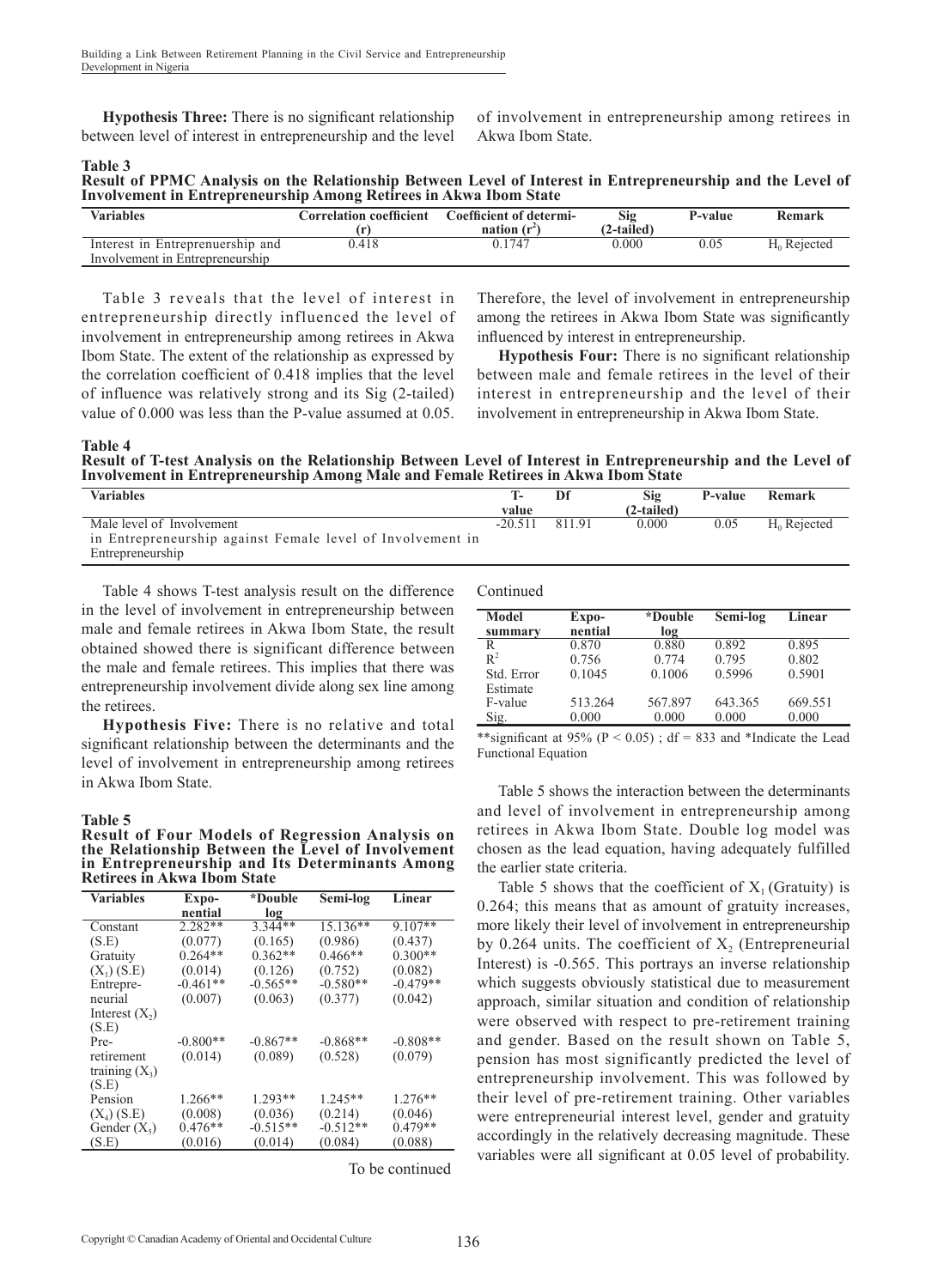These relative effects suggest that these factors if given closer corresponding attention can lead to healthy and increased post retirement entrepreneurship involvement among retirees in Akwa Ibom State. The significance of all the determinants portray the degree of its importance to the likely success of intervention on entrepreneurship programme, if adequately mainstreamed in the Akwa Ibom State civil service pre-retirement programme. Moreover, the result from Table 5 shows that R is 0.880; meaning that the interactions between the variables were sufficiently adequate.  $R^2$  was 0.774 which implies that 77.4% of the variations in the dependent variable was due to the identified explanatory variables. The test showed f-value of 643.365 is statistically significant at 5% level of probability. The equation therefore presented as:

 $lnY = 3.344 + 0.362lnX_1 - 0.565lnX_2 + 0.867lnX_3 +$  $1.293 \text{ln}X_4 - 0.515 \text{ln}X_5 + e_i$ 

#### **CONCLUSION AND RECOMMENDATIONS**

The result of analysis as shown in Table 5 showed all the determinants variables were significant at 0.05 level of probability, portraying their importance. This suggests that these factors were all very relevant and if given closer corresponding attention could lead to healthy and increased post retirement entrepreneurship involvement among retirees in Akwa Ibom State. This subsequently suggests that since work has become an essential part of a balanced lifestyle and wellbeing, continuing in it through entrepreneurship mentoring of the retirees at the point of retirement should be given attention. Work would hereafter be at one's pace and interest. Entrepreneurship can be taught and is not known to be resident within a particular age bracket as earlier believed (Gibb, 1977; Peng, 2001 ). As retirees showed high interest in entrepreneurship, the training should be done in a meaningful pre-retirement training programme. Pre-retirement training was grossly ignored. Moreover, gratuities paid to the retirees can serve as the needed seed money for entrepreneurial endeavours. Indeed, effort should be made towards conscious propensity to retiree involvement in entrepreneurship. The retiree and the economy would be better for it. This can be achieved by a deliberate policy through adequate evaluation of the retirement planning process in line with our findings.

## **REFERENCES**

- AARP (n.d.). *Employment and Income Security in an Ageing World: A U.S. Perspective.* Retrieved from http://www.aarp. org/research /work/ employment /a2003-02-russell.html.
- Abasiekong, E. M. (1998). Minimizing Idleness at Retirement. In *Planning for Retirement: Proceedings of a Seminar Organised by the Management of University of Uyo* (pp. 21- 27)*.* Uyo: University of Uyo Press.
- Akpan, J. J. (1998a). The Process of Retirement in the Service. In *Planning for Retirement: Proceedings of a Seminar Organised by the Management of University of Uyo* (pp. 102-108)*.* Uyo: University of Uyo Press.
- Akpan, S. U. (1998b). Overcoming the Habit of Total Dependence on Retirement Benefits. In *Planning for Retirement: Proceedings of a Seminar Organised by the Management of University of Uyo* (pp. 38-45)*.* Uyo: University of Uyo Press.
- Archibong, P. E. (1991). Time-Value of Retirement Benefits. In *Planning for Retirement: Proceedings of a Seminar Organised by the Management of University of Uyo* (pp. 28- 37)*.* Uyo: University of Uyo Press.
- Bender, K. A. (2004). An Analysis of Well-Being in Retirement: Causes and Effects. *Centre for Research Working Paper.* Retrieved from http://www.uu.nl/faculty/leg/nl/ organisatie/.../Bender %20retiree- wellbeing. pdf.
- Beyene, A. (2003). Enhancing the Competitiveness and Productivity of Small and Medium Scale Enterprises (SMEs) in Africa: An Analysis of Differential Roles of National Governments Through Improved Support Services. *Africa Development, xxvii*(3), 130-156.
- Bridge, S., O'Neil, K., & Cromie, S. (1998). *Understanding Enterprise, Entrepreneurship and Small Business.* London: Macmillan Press.
- Bruno, A. V., & Typebjee, T.T. (1982). The Environment for Entrepreneurship. In C.A. Kent, D. Sexton & Vesperik (Eds.), *Encyclopedia of Entrepreneurship*. London: Practice Hall.
- Charles, K. K. (2004). Is Retirement Depressing? Labour Force Inability and Psychological Well-Being in Later Life. In S. Polachek (Ed.), *Research in Labour Economics Vol. 23: Accounting for Workers Wellbeing.* London: Elsevier Publishing, 269-299.
- Ekpo, A.H., & Uwatt, U.B. (2005). *Akwa Ibom State of Nigeria: Poverty Profile and Economic Transformation*. Uyo: FERT.
- Essien, E.E. (1998). Retirees and Health Care Services. In *Planning for Retirement: Proceedings of a Seminar Organised by the Management of University of Uyo.* Uyo: University of Uyo Press.
- Fanti, L., & Gori, L. (2010). Economic Growth and Stability with Public PAYG Pensions and Private Intra-Family Old Age Insurance. *Journal of Economic Growth, 4*, 331-349.
- Foss, J. F., & Klein, P. G. (2004). Entrepreneurship and Economic Theory of the Firm: Any Gains from Trade? In Rajshree Agarwal, Sharon A. Alvarez, & Olav Sorenson (Eds.), *Handbook on Entrepreneurship: Disciplinary Perspectives* (Kluwer, forthcoming).
- Fuchs,V. (1982). Self-Employment and Labour Force Participation on Elder Males. *Journal of Human Resources, 17,* 339-357*.*
- Gall, T. L., Evans, D. R., & Howard, J. (1997). The Retirement Adjustment Process: Changes in the Wellbeing of Male Retirees Across Time. *Journal of Gerontology: Pychological Sciences, 52B*(3), 110-117.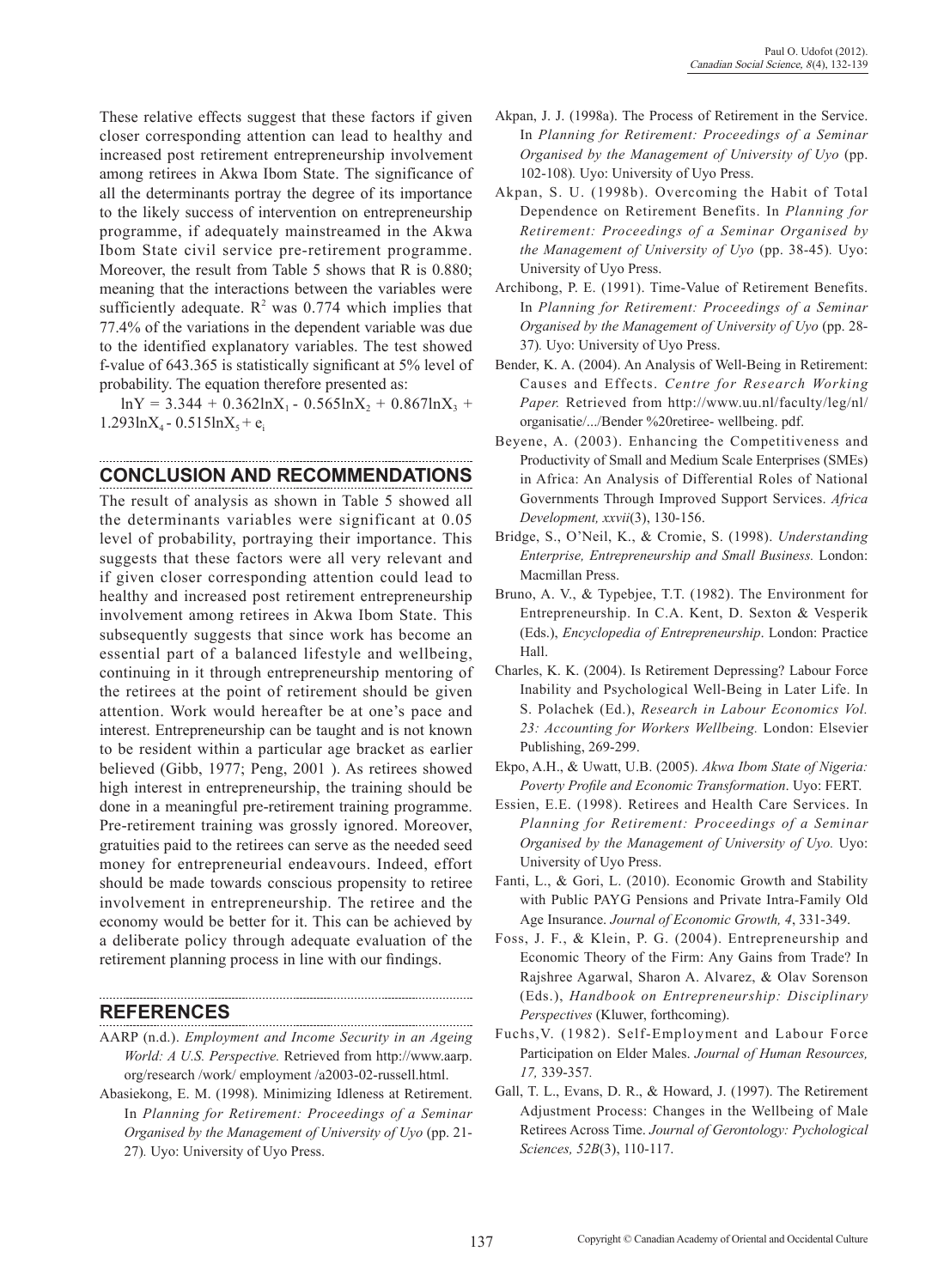- Gibb, A. A. (1987). Enterprise Culture: Its Meaning and Implications for Education and Training. *Journal of European Training,* 11-34.
- Hooymann, N. R., & Kiyak, N. R. (2005). *Social Gerontology: A Multi-Disciplinary Perspective.* Boston: Allyn and Bacon.
- Iwok, E. R. (1998). Planning for Micro-Investment: A Necessity for Retirement. In *Planning for Retirement: Proceedings of a Seminar Organised by the Management of University of Uyo.* Uyo: University of Uyo Press.
- Johnson, B. R. (1990). Towards a Multidimensional Model of Entrepreneurship: The Case of Achievement Motivation and the Entrepreneur. *Entrepreneurship, Theory and Practice, 14*(3), 39-54.
- Kirchhoff, S. (2005, March 14). Share of Older Worker Increases. *USA Today,* p. *B1*.
- Onuoha, B. C. (2008). A Critical Analysis of Impediments to Entrepreneurship in Nigeria. *African Journal of Entrepreneurship, 1*(1), 31-42.
- The Assault on Pensions and Benefits. *OSARC Newsletter*. *13*(10), Retrieved from http://www.osaunion.org/osarc/ osarcjan05.pdf-United States.
- Paswan, S., Punia. S., & Balda, S. (2005). Empowerment of Senior Citizens for Retired Life. *Journal of Social Science 11*(3), 255-256.
- Peng, M.W. (2001). How Entrepreneurs Create Wealth in Transition Economies. *Academy of Management Executives,15*(1),95-110.
- Princeton's Global Network on Inequality Fellowship Program (n.d.). Populating Ageing and Crime: The peculiar Case of Japan's Rising Elderly Crime Rate. Retrieved from http://www paa2010.princeton.edu/download. aspx?submissionld=100607.
- Sautters, D. (2005). Working for the Fun of It. *Senior Scene,*  (March/April), 9-10.
- Salazar, A.C. (2004). Modern Challenges of New Business Creation & Entreprenuership in Rural Areas. A Paper and Talk Delivered at Association of Global Business conference on Nov. 20, 2004 in Cancum, Mexico.
- Stanton, D. (2004). Sustainable Ageing Societies: Indicators for Effective Policy-Making: A Framework. Retrieved from http://www.monitoringris.org.
- Szinovacsz, M.E. (2003). Contexts and Pathways: Retirement as an Institution, Process and Experience. In G. Adams & T. Beehr (Eds.), *Retirement: Reasons, Processes and Results*  (pp. 53-82). New York: Springer.
- Topa, G., Moriano, J. A., Depolo, M., Alcover, C., & Morales, J.F. (2009). Antecedents and Consequences of Retirement Planning and Decision-Making: A Meta-Analysis and Model. *Journal of Vocational Behaviour.* Retrieved from http://www.jfranciscomorales.es/3pdf
- Udofot, P. O. (2009). Entrepreneurship on the Wheels? Data from Field Work in Uyo, Nigeria. *The International Journal Series on Tropical Issues, 10*(2), 68-74.
- Umoh, P. N. (2006). Reform Initiatives in the Financial Sector: The Place of Akwa Ibom State. A paper presented at AKS Economic and Investment Summit.
- Umoh, P. U. (1998). Retirees' Union: What Benefit? In *Planning for Retirement: Proceedings of a Seminar Organised by the Management of University of Uyo* (pp. 69-71). Uyo: University of Uyo Press.
- Walker, C. R. (1962). *Modern Technology and Civilisation.* New York: McGraw-Hill.
- http:// www.en.wikipedia.org/wiki/Retirement
- http://www.nigeriafirst.org/article\_8003.shtml
- Yamane, T. (1967). *Statistics: An Introductory Analysis* (2nd ed.). New York: Harper & Row, Publishers, Incorporated.
- Zhang, T. (2008). *Elderly Entrepreneurship in an Ageing U.S. Economy: It's Never too Late*. *Series on Economic Development and Growth* (Vol.2). London: World Scientific.